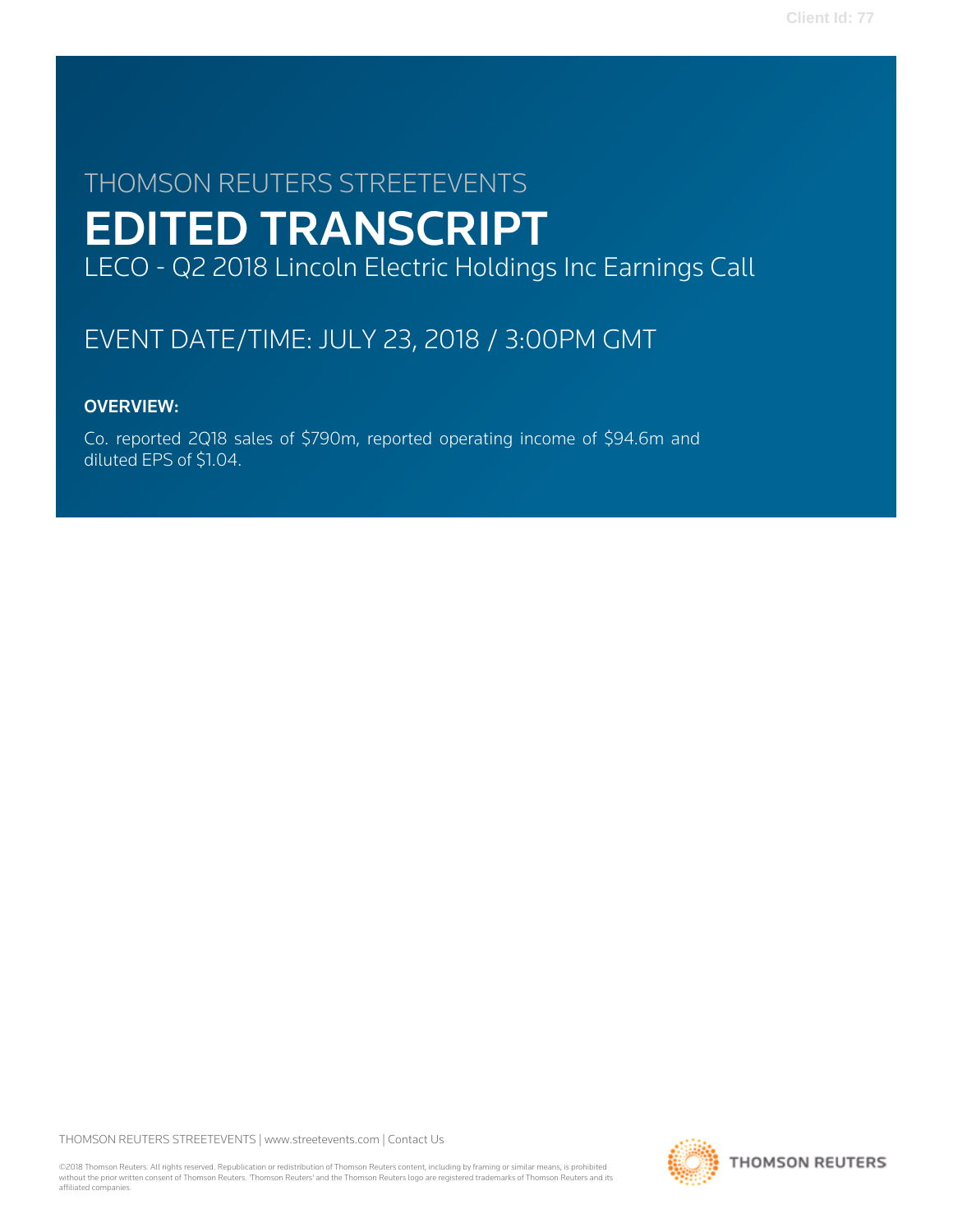#### **CORPORATE PARTICIPANTS**

**[Amanda H. Butler](#page-1-0)** Lincoln Electric Holdings, Inc. - VP of IR & Communications **[Christopher L. Mapes](#page-2-0)** Lincoln Electric Holdings, Inc. - Chairman, President & CEO **[Vincent K. Petrella](#page-3-0)** Lincoln Electric Holdings, Inc. - Executive VP, CFO & Treasurer

### **CONFERENCE CALL PARTICIPANTS**

**[Jason Andrew Rodgers](#page-4-0)** Great Lakes Review - VP **[Joseph O'Dea](#page-5-0)** Vertical Research Partners, LLC - Principal **[Liam Dalton Burke](#page-11-0)** B. Riley FBR, Inc., Research Division - Analyst **[Matthew A. Trusz](#page-8-0)** G. Research, LLC - Research Analyst **[Mircea Dobre](#page-7-0)** Robert W. Baird & Co. Incorporated, Research Division - Senior Research Analyst **[Nathan Hardie Jones](#page-9-0)** Stifel, Nicolaus & Company, Incorporated, Research Division - Analyst **[Robert Stephen Barger](#page-13-0)** KeyBanc Capital Markets Inc., Research Division - MD and Equity Research Analyst **[Saree Emily Boroditsky](#page-6-0)** Deutsche Bank AG, Research Division - Research Analyst **[Seth Robert Weber](#page-12-0)** RBC Capital Markets, LLC, Research Division - Analyst **[Thomas Lloyd Hayes](#page-11-1)** Northcoast Research Partners, LLC - MD & Senior Research Analyst **[Walter Scott Liptak](#page-10-0)** Seaport Global Securities LLC, Research Division - MD & Senior Industrials Analyst

#### **PRESENTATION**

#### **Operator**

Greetings, and welcome to the Lincoln Electric 2018 Second Quarter Financial Results Conference Call. (Operator Instructions) And this call is being recorded.

<span id="page-1-0"></span>It is now my pleasure to introduce your host, Amanda Butler, Vice President of Investor Relations and Communications. Ma'am, you may begin.

#### **Amanda H. Butler** - Lincoln Electric Holdings, Inc. - VP of IR & Communications

Thank you, Crystal, good morning, everyone. Welcome to Lincoln Electric's 2018 Second Quarter Conference Call. We released our financial results earlier today, and you can find our release as an attachment to this call's slide presentation as well on the Lincoln Electric website at lincolnelectric.com in the Investor Relations section.

Joining me on the call today is Chris Mapes, Lincoln's Chairman, President and Chief Executive Officer; as well as our Chief Financial Officer, Vince Petrella. Chris will begin the discussion with an overview of second quarter results, and Vince will cover the quarter performance in more detail. Following our prepared remarks, we are happy to take your questions.

Before we start our discussion, please note that certain statements made during this call may be forward looking, and actual results may differ materially from our expectations due to a number of risk factors. A discussion of some of the risks and uncertainties that may affect our results are provided in our press release and in our SEC filings on Form 10-K and 10-Q.

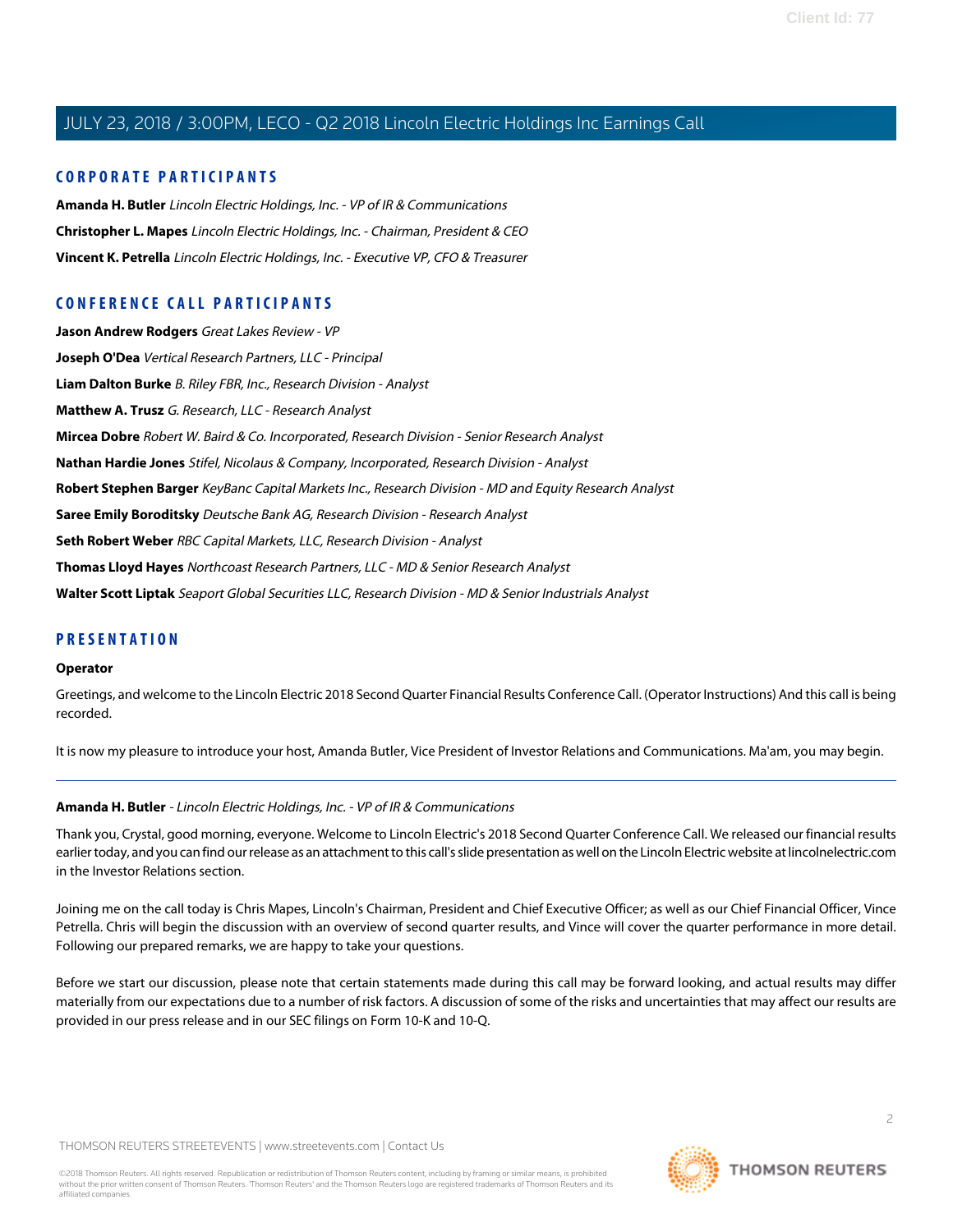In addition, we discuss financial measures that do not conform to U.S. GAAP. A reconciliation of non-GAAP measures to the most comparable GAAP measures is found in the financial tables in our earnings release, which is available, again, in the Investor Relations section of our website at lincolnelectric.com.

<span id="page-2-0"></span>And with that, I'll turn the call over to Chris Mapes. Chris?

#### **Christopher L. Mapes** - Lincoln Electric Holdings, Inc. - Chairman, President & CEO

Thank you, Amanda. Good morning, everyone. Our second quarter results demonstrate our team's focus on capitalizing on organic growth, richening our portfolio mix, rapidly integrating our European business and mitigating inflation during this portion of the cycle. The organization's strong execution generated sequential and year-over-year improvement across our key metrics and advanced our 2020 Strategy.

We achieved good sales momentum in the second quarter as industrial production trends and our order rates remained strong. Our sales increased 26% to \$790 million, led by 9.3% organic growth and a 16% benefit from our Air Liquide Welding acquisition. Diligent price management, improved mix and supply chain and operational productivity initiatives offset inflation on a dollar basis in the quarter.

Adjusted operating income increased 18.8% to \$107 million or 13.5% of sales. In our legacy business, our adjusted operating margin improved 30 basis points year-over-year to 14.7% on volumes and favorable mix.

The team is successfully managing inflationary headwinds, which have been compounded by trade tariffs. As a result, we've expanded our latest pricing actions with surcharges on impacted products. Despite a lag in recognizing the full benefit of all of our actions, we're confident that we have the right strategy to offset inflationary pressures, and we will continue to successfully navigate the business through this portion of the cycle.

Moving to earnings. Adjusted earnings per share increased 25.8% to \$1.22. The ALW acquisition contributed \$0.05 of adjusted EPS in the quarter. The team did an excellent job improving working capital efficiency in the quarter with sequential and year-over-year improvement in cash flows and working capital performance. ROIC improved 200 basis points to 18%.

Moving to Slide 4. We continued to capitalize on growing industrial markets. All of our reportable segments achieved organic growth. Areas of notable strength that generated low- to mid-teens percent growth were in North America, U.S. exports and in Asia Pacific.

Additionally, our Harris Products Group generated mid-single-digit organic growth against a challenging prior year compassion. Europe continued to compress due to integration activities and choppy end-market performance in the region. We achieved high single-digit percent organic sales growth across consumables and equipment systems.

Automation solutions remained strong, and order trends continued to exceed prior year levels for the second half of the year. Our R&D and commercial teams have continued to launch several new solutions into the market, including the new POWER MIG 260 for light industrial applications that features a larger, more intuitive display system and performance features for enhanced ease-of-use.

We also launched our new Red Max stainless steel alloys, incorporating a proprietary surface treatment that delivers improved weldability in semiautomatic applications. These are examples of new solutions along with our strong core portfolio and extensive automation capabilities, which have allowed us to capitalize on the broadly improving demand trends across most end markets.

Organic sales in our 3 largest end markets -- automotive, heavy industries and general fabrication -- increased at a double-digit percent pace in the quarter, and we expect ongoing strength in these areas.

Moving to Slide 5. We're approaching the anniversary of the Air Liquide Welding acquisition, and I'm extremely pleased by the accomplishment and the pacing our teams have achieved to shape the business into a more efficient and successful enterprise in the region. While always a challenging decision given the impact to employees, we continued to consolidate our manufacturing facilities and several distribution centers in

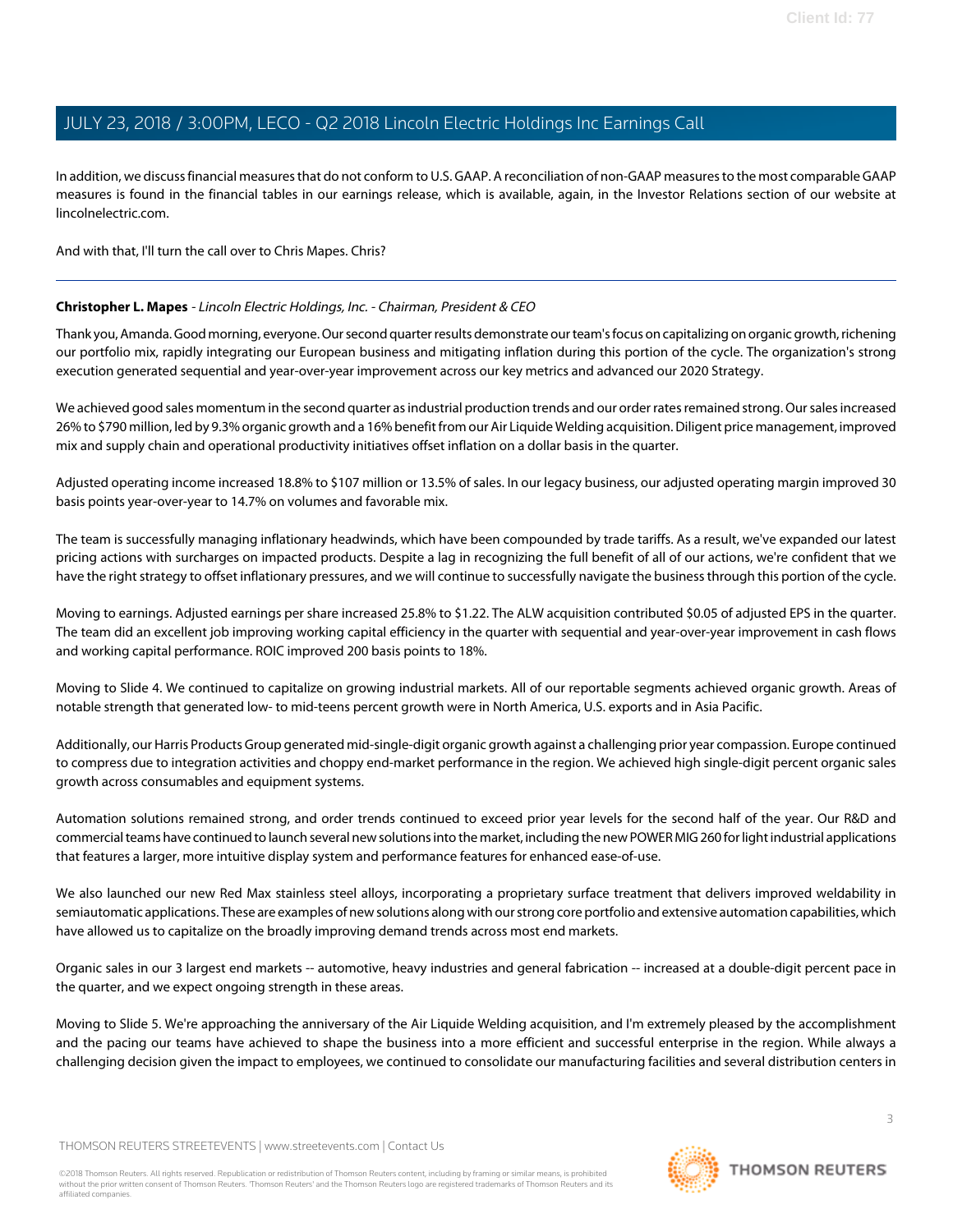Europe. These efforts align our platform with demand trends and improve efficiencies for better positioning in the region. I am very confident in our ability to achieve our strategy.

We've also made strong progress streamlining commercial and back-office functions and are benefiting from procurement synergies. A standardized ERP system is being deployed across Europe to ensure one instance of SAP, and we're working towards standardizing tools and processes to reduce complexity and drive commercial and operational excellence.

We've also started to introduce the Oerlikon brand of consumables into the North American market. This presents a long-term incremental growth opportunity, especially in attractive downstream energy applications. While there is more work ahead of us, these initial efforts have improved Air Liquide Welding's operating income margin profile by several hundred basis points. We expect synergy contributions to improve over time as program benefits fully mature.

I am very pleased by the organization's positioning in this part of the cycle. We're actively addressing near-term inflationary challenges while staying focused on executing initiatives and investments to drive superior long-term value for all of our stakeholders.

<span id="page-3-0"></span>And now, I will pass the call to Vince.

#### **Vincent K. Petrella** - Lincoln Electric Holdings, Inc. - Executive VP, CFO & Treasurer

Thank you, Chris. Moving to Slide 6. Our consolidated second quarter sales increased 26% on 4.9% higher price, 4.4% volume growth, a 16% benefit from the Air Liquide Welding acquisition and 70 basis points from favorable foreign exchange.

Our second quarter gross profit margin declined modestly by 30 basis points to 34.2% due to the addition of Air Liquide Welding. The price cost impact on gross margin narrowed to 40 basis points compared to 50 basis points in the first quarter of 2018. Excluding the acquisition and special items, gross profit margin was 35%, a 50 basis point increase versus the prior year on volumes and favorable mix. Margin performance was unfavorably impacted by a \$5.3 million LIFO charge in our Americas Welding segment. The higher LIFO charge reflects higher raw material inflation in the quarter and the estimated impact of U.S. trade tariffs.

Our SG&A expense increased 25% to \$163.9 million or 20.8% of sales due to the addition of Air Liquide Welding and acquisition-related expenses. Excluding the acquisition and special items, SG&A expense increased 11% to \$140.2 million. The increase was primarily due to higher incentive compensation, professional service fees, and salary and wage costs.

Reported operating income increased 10.6% to \$94.6 million or 12% of sales. Operating income results included approximately \$12.3 million in special item charges related to the rationalization and asset impairments from our European integration activities and acquisition transaction and integration costs.

Excluding these special items, adjusted operating income increased 18.8% to \$107 million or 13.5% of sales. Excluding the acquisition and special items, adjusted operating income would have been 14.7% of sales. Volume leverage, mix, pricing management and operational initiatives helped improve margin performance.

Our second quarter effective tax rate held steady year-over-year at 27%. Excluding special items, our second quarter tax rate was 24.6%. We expect our 2018 effective tax rate to be in the mid-20% range, subject to the future mix of earnings and the timing and extent of discrete tax items, including stock option exercises.

Second quarter diluted earnings per share increased 13% to \$1.04 compared with \$0.92 from the prior year. On an adjusted basis, diluted earnings per share increased 25.8% to \$1.22 on higher organic sales and the lower effective tax rate.

Now moving to the geographical segments on Slide 7. Americas Welding segment second quarter adjusted EBIT dollars rose 18.3% to \$88.2 million. The adjusted EBIT margin increased 70 basis points to 17.9% on 13.1% higher organic sales. Demand remained strong in the quarter across most

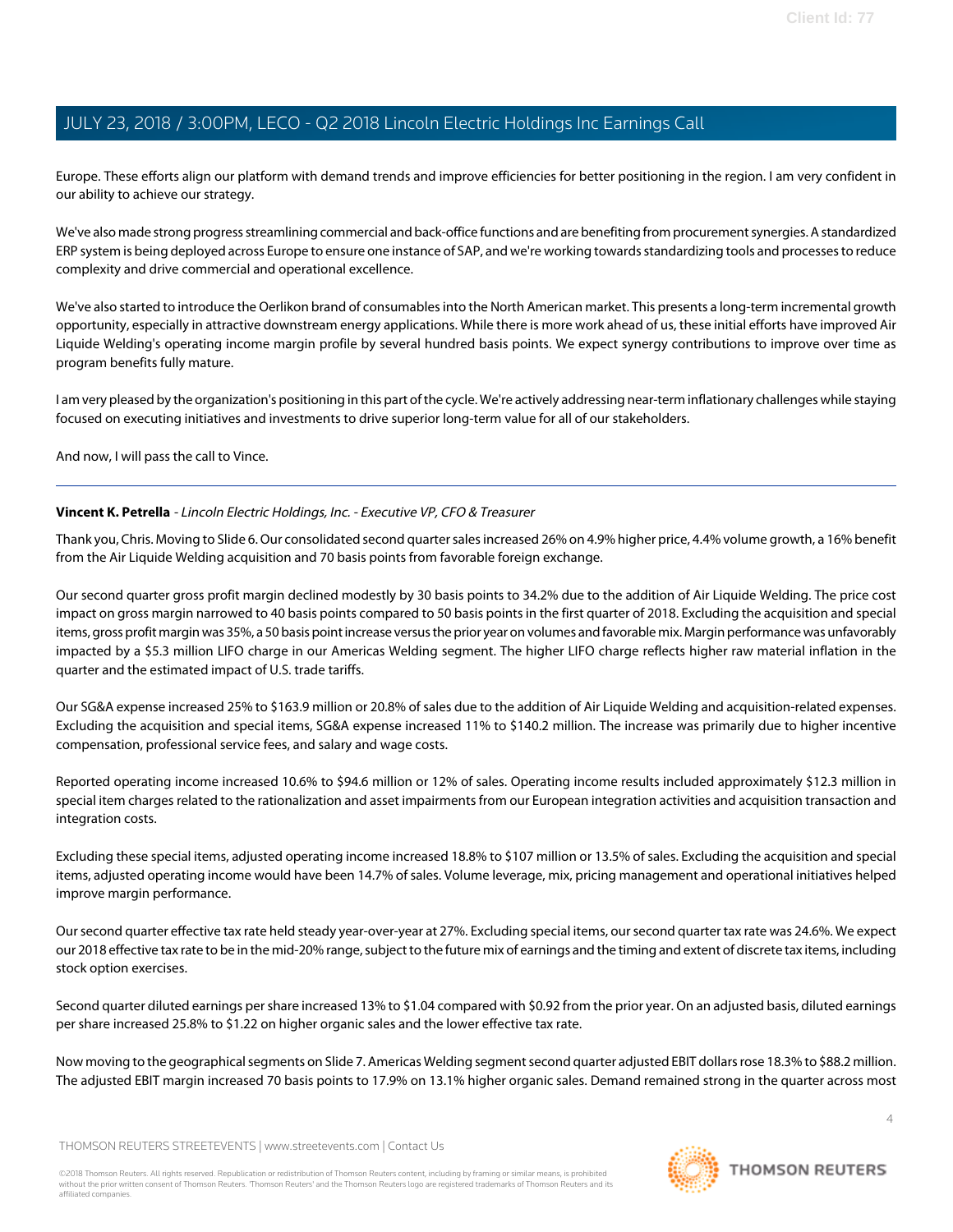end markets with the segment's top 3 end markets up at a double-digit pace. Consumables, equipment systems and automation solutions all performed well in the quarter.

Moving to Slide 8. The International Welding segment adjusted EBIT increased 71.4% to \$16.3 million due to the addition of Air Liquide Welding, pricing management and growth in Asia Pacific. Adjusted EBIT margin performed steady with the prior year at 6.5%, reflecting solid execution of our integration activities.

Excluding the acquisition, adjusted EBIT margin was 8.4%, a 190 basis point increase versus the prior year. This improvement reflects the benefits of our commercial initiatives. Organic sales increased 1% with 5.5% higher price and a 4.5% decline in volumes. As expected, volumes were impacted by acquisition integration activities and lower European sales.

Now moving to the Harris Products Group. Second quarter EBIT margin held steady at 11.8% as volumes increased 3.5% from solid demand across all sales channels and against challenging prior year comparisons. Volume leverage continued to be offset by unfavorable price cost and mix.

Moving to Slide 10. Cash flows from operations increased 6% in the second quarter to \$80 million on improved working capital efficiency. Average operating working capital was 16.5%, a 20 basis point improvement compared to the prior year period. Excluding Air Liquide Welding, the average operating working capital ratio improved approximately 150 basis points to 15.2%.

Moving to Slide 11. We returned \$61 million to shareholders in the quarter with an 11% higher dividend payout rate and \$35.5 million in share repurchases. In the first half of 2018, we repurchased approximately \$50 million of shares. This pacing exceeds our annual share repurchase maintenance buyback rate of approximately \$40 million to \$50 million. We will continue to pursue buybacks opportunistically based on expected cash generation, uses of cash and share price performance through 2018.

We also invested in the business with \$16.7 million in capital expenditures. We continue to estimate full year capital spending to be in the range of \$60 million to \$70 million. We expect to maintain a balanced capital allocation strategy in 2018, prioritizing growth investments and returning cash to shareholders through our dividend program and share repurchases.

With that, I would like to turn the call over for questions. Crystal, please open up the line.

### **QUESTIONS AND ANSWERS**

#### <span id="page-4-0"></span>**Operator**

(Operator Instructions) Our first question comes from Jason Rodgers from Great Lakes Review.

#### **Jason Andrew Rodgers** - Great Lakes Review - VP

Just wondering how far along you are in pruning the lower-margin sales internationally and when we might expect volumes to turn positive in that segment?

#### **Christopher L. Mapes** - Lincoln Electric Holdings, Inc. - Chairman, President & CEO

Well, as we think about that process, when we moved forward and had the opportunity to bring the Air Liquide Welding business into Lincoln Electric, we said the integration process would be a multiyear event for us. I'm very happy, as I stated in my comments, with the pacing of the process that we would expect to continue to see some of that activity at least through the rest of '18 and potentially into the early portions of 2019. Really, the reason behind that is because it's not just as easy as going in and pruning out the particular products. We need to evaluate whether those products can be made in a more cost-effective manner. We need to determine whether we can provide more value for those customers or

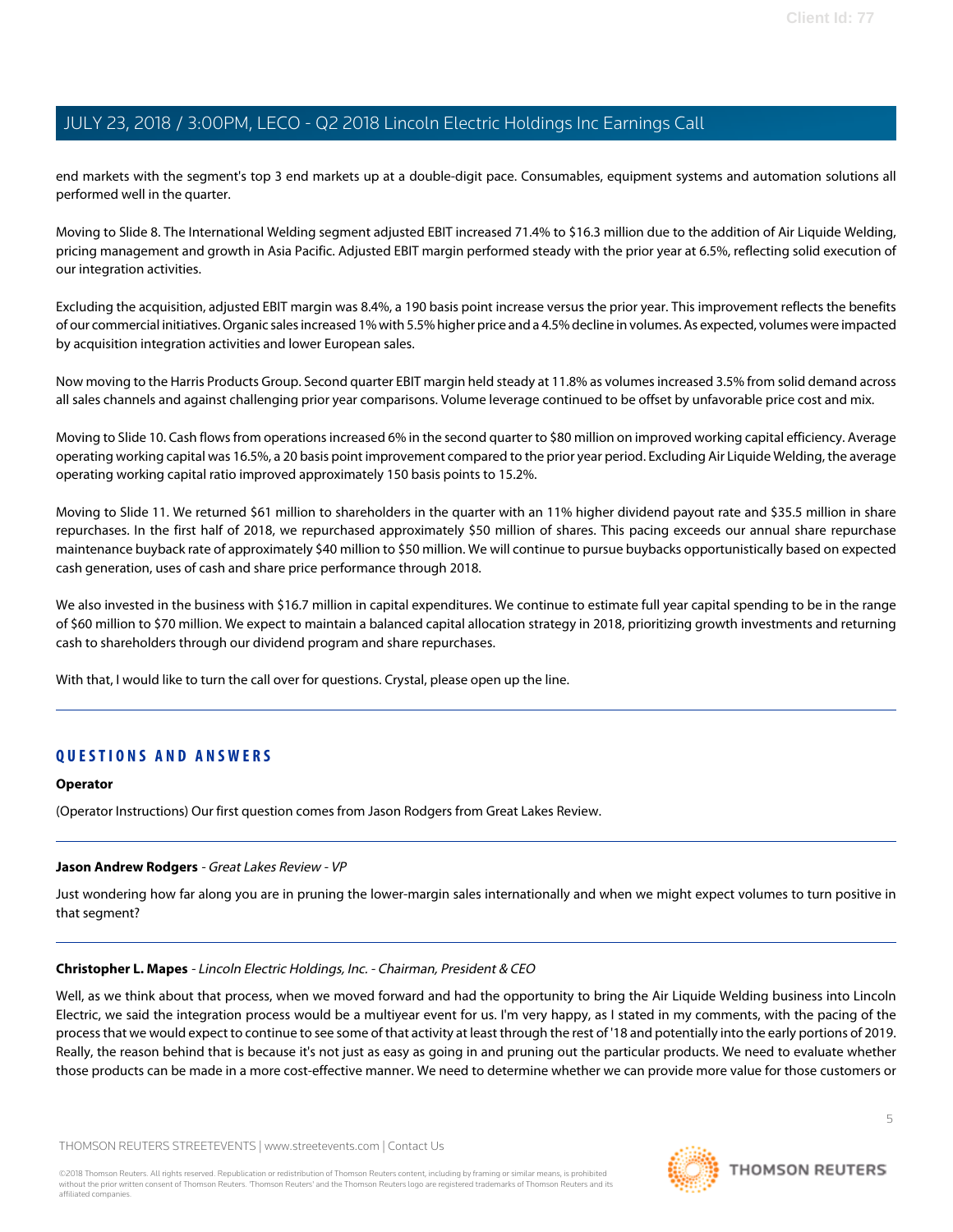those segments to potentially enhance that margin profile. So we're going through a detailed exhaustive process as you would expect. And again, I would expect us to see that continue through the latter part of '18 and potentially into the first half of '19.

#### **Jason Andrew Rodgers** - Great Lakes Review - VP

And just looking at the automation area. What was the growth year-over-year in the quarter? And maybe you can make a comment on the bidding activity you're seeing out there.

#### **Vincent K. Petrella** - Lincoln Electric Holdings, Inc. - Executive VP, CFO & Treasurer

Yes, Jason. We grew year-over-year at a high single-digit pace. Our mix improved in automation. We saw nice improvement in the operating profit margin contribution. We continue to see strong order levels and backlogs in automation in the second quarter of this year.

#### **Operator**

<span id="page-5-0"></span>Our next question comes from Joe O'Dea from Vertical Research Partners.

#### **Joseph O'Dea** - Vertical Research Partners, LLC - Principal

First just a couple, I guess, questions related to the surcharges you mentioned. Could you talk about the sort of portion of sales where the surcharges are applied? What kind of price increases we're looking at there and if you're seeing competitors follow suit in some of the surcharge actions?

#### **Vincent K. Petrella** - Lincoln Electric Holdings, Inc. - Executive VP, CFO & Treasurer

Yes. So Joe, these surcharges are primarily related to the U.S. business where the tariffs are having the greatest impact. Those surcharges are also exclusively related to the consumable side of the business where the greatest impact from steel and aluminum tariffs are prevalent. So it's -- the U.S. business is roughly 50% of our total book of business, and then consumables would be a little bit less than 60% of that. So it's effecting about 25%, 30% of our total business when we think about the tariff surcharges.

#### **Joseph O'Dea** - Vertical Research Partners, LLC - Principal

And is that in terms of the actual price increases that would be implemented on the consumables related to surcharges? Just kind of rough order of magnitude in terms of what's falling through in terms of price increases?

#### **Vincent K. Petrella** - Lincoln Electric Holdings, Inc. - Executive VP, CFO & Treasurer

It's in the high single digits in the consumable portfolio, would be tariff surcharge. Some a little higher than that. Some a little lower. But I'd say it averages high single digits.

#### **Joseph O'Dea** - Vertical Research Partners, LLC - Principal

And in terms of just understanding this mechanism of pricing actions versus what you've done previously, my understanding of it is previous price actions have been implemented and realization there is good. With respect to the surcharges, is this flow-through the market in a way such that as these raw commodity prices change, the flow-through to the customer will also change?

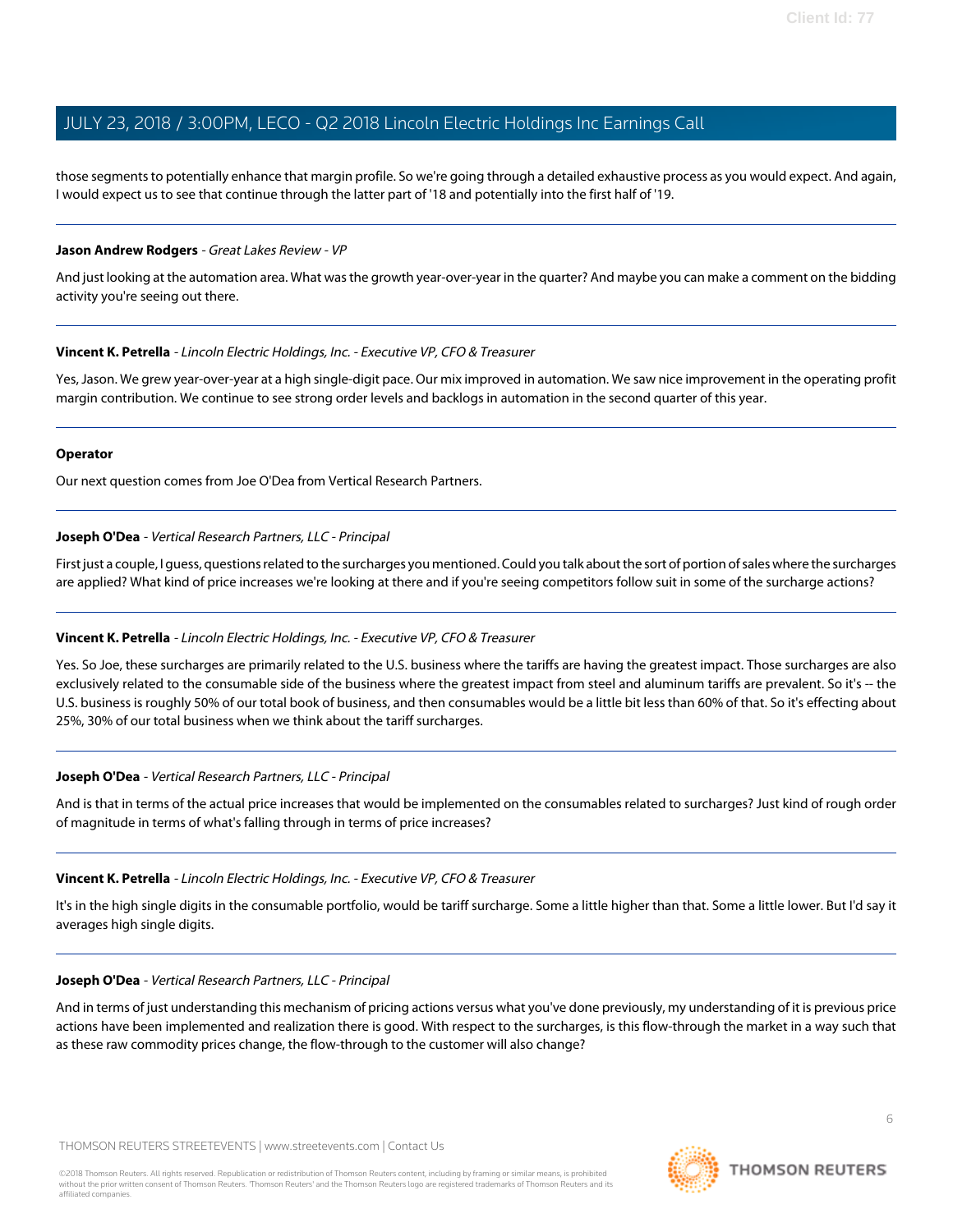#### **Vincent K. Petrella** - Lincoln Electric Holdings, Inc. - Executive VP, CFO & Treasurer

Well, the thought behind surcharges were that they were directly associated with the tariffs that are coming into the market. There is still a fair amount of uncertainty regarding the length of duration, extent of the surcharge of the tariffs. So it's our thought that treating the tariffs as a surcharge was a more appropriate pricing mechanism than traditional inflationary cost increases in the marketplace.

#### **Joseph O'Dea** - Vertical Research Partners, LLC - Principal

Got it. And then just to pivot bigger picture on the demand front, and I guess, in particular, what you're seeing in the U.S., but what we see on the organic side of things. Another very strong quarter of growth. It sounds like from the tone that we haven't seen any slowdown there, but I think just with a lot of sensitivity to what we could be seeing on the demand front, what you saw in June, what you're seeing in July in terms of customers potentially, maybe, just staying on the sidelines a little bit and waiting for a little bit better certainty moving forward.

#### **Vincent K. Petrella** - Lincoln Electric Holdings, Inc. - Executive VP, CFO & Treasurer

No we -- July is not completed yet, but we see on a daily order and sales basis in our largest Americas segment a continual strong performance. So we haven't seen that back off at this point in time. And we see more positive than we do see negative as far as the demand trends in the U.S. North American marketplace.

#### **Operator**

<span id="page-6-0"></span>And our next question comes from Saree Boroditsky from Deutsche Bank.

#### **Saree Emily Boroditsky** - Deutsche Bank AG, Research Division - Research Analyst

Just want to follow up on the pricing and surcharge commentary. Could you -- maybe what you're seeing from customers as far as buying patterns and if these anticipated price increases are causing any customers to buy ahead?

#### **Christopher L. Mapes** - Lincoln Electric Holdings, Inc. - Chairman, President & CEO

Yes. As Vince mentioned, we've moved forward to offset the cost associated with the tariff impact or raw material impact by placing surcharges out in the marketplace. I'm not going to mitigate that these are very difficult conversations with our customer base, but there are real input costs to Lincoln Electric, and we're very confident that we'll be able to manage through and recover those costs just as we have other inflationary pressures that have hit the business over the last 6 to 12 months, and quite frankly, as we've been able to do with our business here historically. So we've not seen any changes in order patterns. I've not seen any change relative to customers on the sidelines trying to determine whether this is a shorter or longer-term impact and will this continue to manage it over the next several months as we just need to manage through this portion of the cycle and the impacts of inflation and economic tariffs.

#### **Saree Emily Boroditsky** - Deutsche Bank AG, Research Division - Research Analyst

Great. That's helpful. And then in the slide deck, I know you highlighted lower demand in Portions of Energy but a competitor this morning talked about strong demand in North America oil and gas market. Could you provide any additional color on what you're seeing across energy markets and maybe how you're thinking about the growth in the remainder of the year and into 2019?

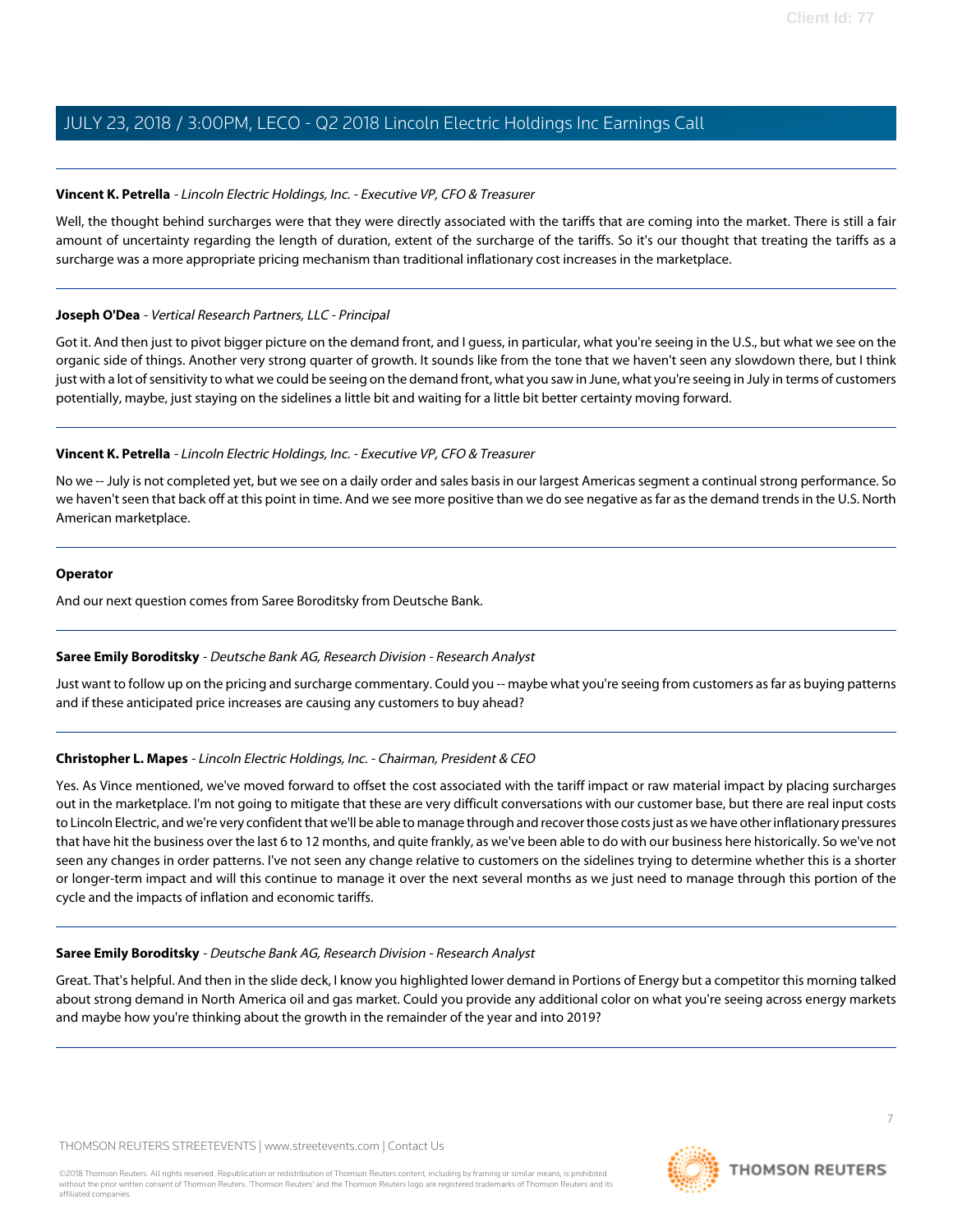#### **Vincent K. Petrella** - Lincoln Electric Holdings, Inc. - Executive VP, CFO & Treasurer

Yes. So overall, our energy business was flattish on a year-over-year basis. The softness was really in upstream offshore, primarily in international. So we still have a relatively important segment of our overall energy business associated with offshore that continues to be soft and compressing. But there are other bright spots within midstream and, to a lesser extent, downstream. But overall, as far as our book of business is concerned, we've seen a stabilization and are hopeful that second half of the year we might start to see some growth.

#### **Operator**

<span id="page-7-0"></span>And our next question comes from Mig Dobre from Baird.

#### **Mircea Dobre** - Robert W. Baird & Co. Incorporated, Research Division - Senior Research Analyst

Just to clarify on a previous question here. Are you essentially saying that you have not seen any of your customers anticipate cost increases and thus buy ahead of that; that that's just not something that you've seen yet?

#### **Christopher L. Mapes** - Lincoln Electric Holdings, Inc. - Chairman, President & CEO

Well, Mig, I made the comment. Look we -- traditionally, when we have provided price increases out in the marketplace, there's always some of your channel partners or individuals that might be pulling some of that forward. As it relates to the tariffs and the recent inflation that we've seen, it's not been a material impact to the business. So I don't want to imply that there's not some that occurs. But when I think about materiality within the broad portfolio, I would not say that I believe it's been material.

#### **Vincent K. Petrella** - Lincoln Electric Holdings, Inc. - Executive VP, CFO & Treasurer

And just from a macro perspective, Mig, our consumable and equipment sales increased by similar amounts in the second quarter of the year.

#### **Mircea Dobre** - Robert W. Baird & Co. Incorporated, Research Division - Senior Research Analyst

Okay, okay. That makes sense. Then I remember last year you talked about having one less shipping day. I wonder how this quarter played out, if there was any impact from that. Yes, if you can comment on that.

#### **Vincent K. Petrella** - Lincoln Electric Holdings, Inc. - Executive VP, CFO & Treasurer

We did have 1 more shipping day this year compared to the prior year.

#### **Mircea Dobre** - Robert W. Baird & Co. Incorporated, Research Division - Senior Research Analyst

Do you expect something similar in the third quarter as well, year-over-year, having an extra shipping day?

#### **Vincent K. Petrella** - Lincoln Electric Holdings, Inc. - Executive VP, CFO & Treasurer

I don't have the third quarter in front of me, but it all tends to balance out for the full year. We could potentially have 1 more or 1 less depending upon how the weeks lay out, but I don't have a view of that right now.

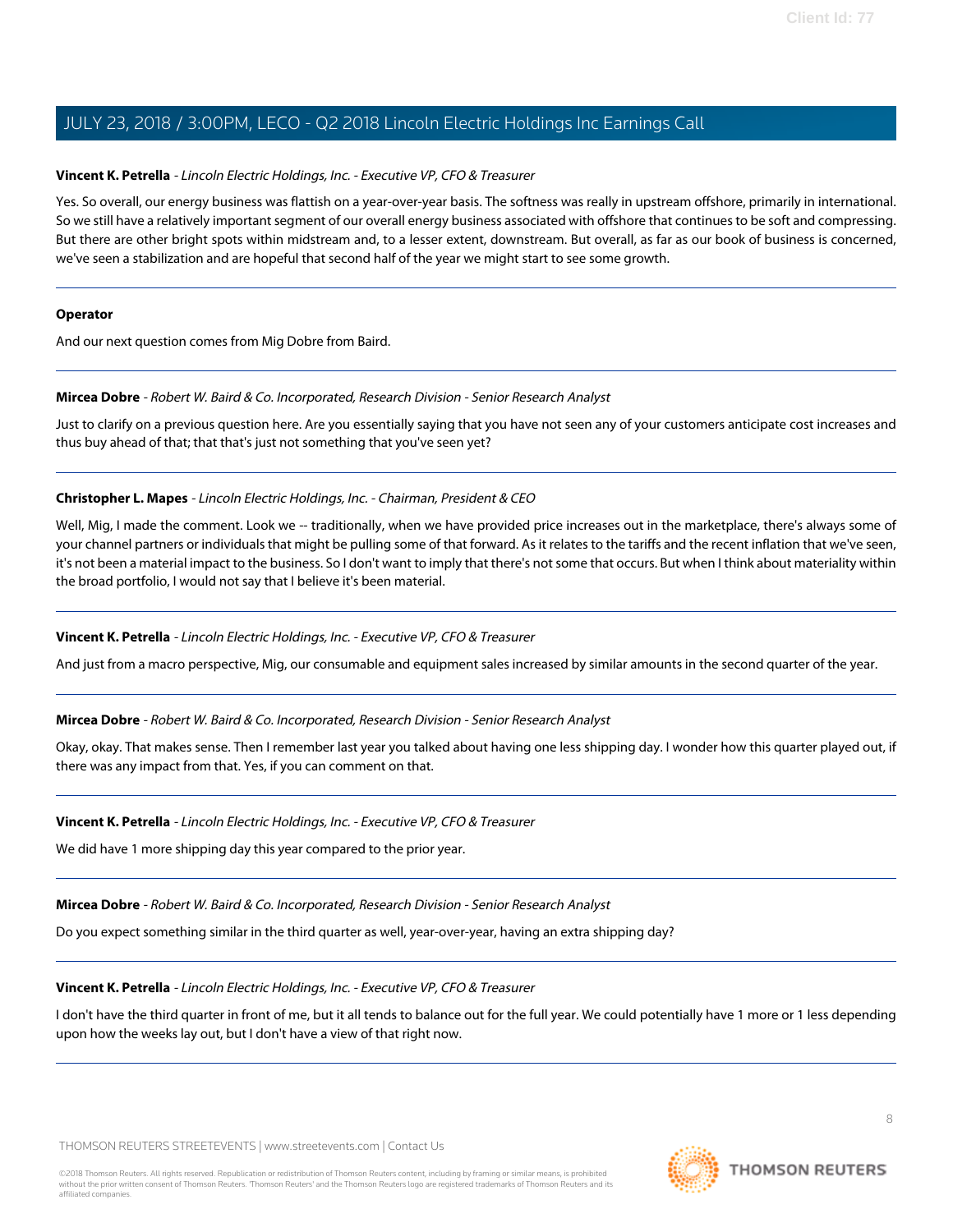#### **Mircea Dobre** - Robert W. Baird & Co. Incorporated, Research Division - Senior Research Analyst

All right. And one other small one, just back on this pricing and surcharges. I don't remember if you clarified as to what the timing of the surcharges was. Depending on that, should we expect an acceleration in pricing growth -- reported pricing growth in Americas Welding in third quarter or fourth quarter?

#### **Vincent K. Petrella** - Lincoln Electric Holdings, Inc. - Executive VP, CFO & Treasurer

Yes. We put that surcharge in the middle of July, Mig. So we should see an increase in Americas' pricing in the third and fourth quarters of the year as compared to where we finish the second quarter.

#### **Mircea Dobre** - Robert W. Baird & Co. Incorporated, Research Division - Senior Research Analyst

Excellent. And lastly, on Harris, I know that the margin comps are getting a bit tougher as we look at the back half on a year-over-year basis. How do you think about all the moving pieces here? Should we expect margins to expand on a year-over-year basis any beyond incremental?

#### **Vincent K. Petrella** - Lincoln Electric Holdings, Inc. - Executive VP, CFO & Treasurer

I think we're going to see the same kind of environment in the third quarter and perhaps even the fourth quarter at Harris as they attempt to improve their price cost performance. The welding -- Americas Welding business certainly led the way with the improvement in covering costs, and we lagged behind in Harris in the third -- in the second quarter, and it's likely that will take us the second half of the year to equalize our cost and inflationary increases against the pricing management that needs to occur in that segment. So I expect more of the same in the second half of the year.

#### <span id="page-8-0"></span>**Operator**

And our next question comes from Matthew Trusz from Gabelli & Company.

#### **Matthew A. Trusz** - G. Research, LLC - Research Analyst

Can you provide what core Europe growth would have been if you X out the integration activities? And then relatedly, if you could just elaborate on the soft European demand environment you called out, like what the reasons are and what your outlook is looking forward.

#### **Christopher L. Mapes** - Lincoln Electric Holdings, Inc. - Chairman, President & CEO

Yes. When we started down the integration process, we signaled that we were not going to be a very good proxy for the European markets for a period of time. There's just so much activity around the integration. It's very, very difficult, and I would be uncomfortable trying to guide or provide a projection as to what the growth would have been without the activities that we're going through. I think we're confident in saying that we recognize that European business is growing at a lesser pace than many of the other markets that we see around the world. We certainly see that there are some markets there that we're participating in that were not generating some of the growth that we've seen in other areas of the world that as Vince mentioned some of the energy components that we participate with there in Europe. But because of the amount of activity around the integration, just uncomfortable trying to determine what the growth would have been but for that other than confident that Europe is certainly growing at a slower pace -- a much slower pace than many of the other markets we're participating in globally.

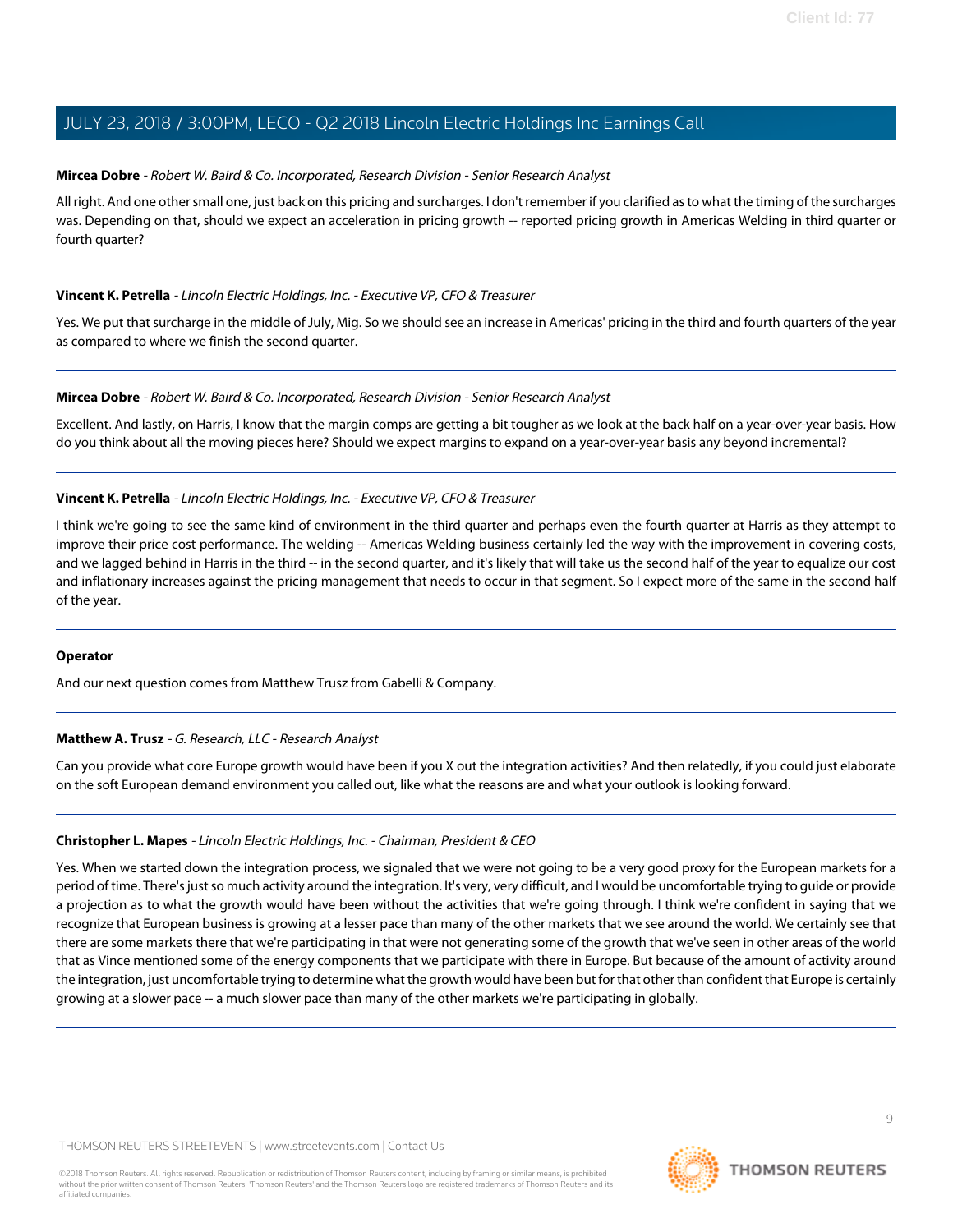#### **Matthew A. Trusz** - G. Research, LLC - Research Analyst

Okay. Understood. On a global basis, how would you compare your current level of overall business confidence in the macro outlook when compared to how you felt, say, last quarter? Are there any specific geographies or markets that you're focused on for the back half?

#### **Christopher L. Mapes** - Lincoln Electric Holdings, Inc. - Chairman, President & CEO

No, I wouldn't say that there is. I would say that, look, we've continued to see very positive trends. Our industry segment outlook continues to look very favorable with growth across segments. We've seen just a very nice continued progression of the demand model globally. One of the things that I was very happy with within the broad portfolio in the second quarter was the number of our entities around the world which showed a positive progression. So I don't think I'd get into any one area around the world that we're targeting. We've seen very solid, strong, broad geographic improvements and are expecting that to continue as we move in through the rest of '18.

#### **Operator**

<span id="page-9-0"></span>And our next question comes from Nathan Jones from Stifel.

#### **Nathan Hardie Jones** - Stifel, Nicolaus & Company, Incorporated, Research Division - Analyst

Vince, I think you gave me enough numbers here that if I could x out the acquisition and x out all of the price increases here, the underlying incrementals for the business look to have been high 20s, maybe 30% for the quarter. I think that shows -- and that's higher than the 20% to 25% you guys have been talking about targeting. Is that the way the business is fundamentally performing if we get rid of all of the noise out of here? Is that the kind of level that you think x all of this noise, the business can continue to function at with their mix impacts that their kind of reaching to in the quarter, or any color you can give there?

#### **Vincent K. Petrella** - Lincoln Electric Holdings, Inc. - Executive VP, CFO & Treasurer

Right. So the way that I would -- I have calculated our incrementals in the core business x the acquisition, I come up with something in the high-teens, say 18%, 18.5%. So that's the consistent way that Lincoln has chosen to calculate the incrementals and not to sort of take out the price cost impact that is prevalent in many periods of our historical financial performance. Having said that, that 18% I think is a good number compared to where we were sequentially in the last quarter. I think we were maybe 11%. The quarter before that, I think we were in the high single digits. So we're generally pleased with the progression of the business and our price cost management, the drive to improve productivity and improve our operational performance and excellence through our business in this type of volume environment while still integrating and restructuring our combined European businesses. So we like the progression. We appreciate that the 18% is continuing to show an improvement from the previous 2 quarters. And I still believe on the methodology that we look at incrementals, that a 20% to 25% incremental margin performance is in line with what your expectations of Lincoln Electric should be moving forward.

#### **Nathan Hardie Jones** - Stifel, Nicolaus & Company, Incorporated, Research Division - Analyst

Yes. I think with the steel price included, I get the same kind of thing there. You guys did put through more price increases surcharges in the second quarter. So assuming steel price behaves itself, which we know it won't, you would then expect to see further progression that is higher incrementals in the third quarter and fourth quarter as we get into this. So is it reasonable to say that your expectation would be that you're in that 20% to 25% range in the second half of the year beginning in the third quarter?

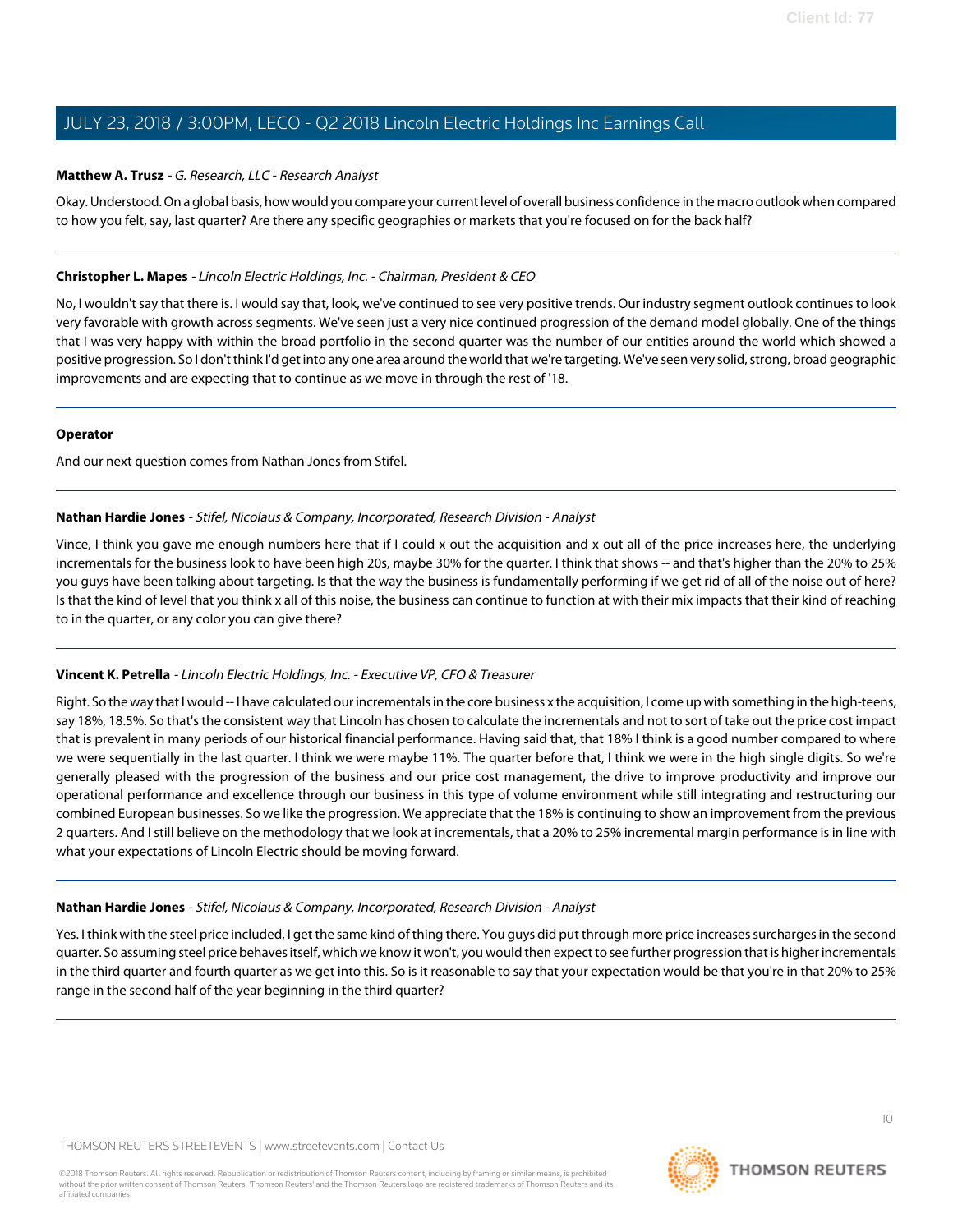#### **Vincent K. Petrella** - Lincoln Electric Holdings, Inc. - Executive VP, CFO & Treasurer

Well, we certainly are having the right trends and progressions, so my expectations are that we will tick over that 20% here in the second half of the year, and we'll need to continue to manage aggressively our price cost. And our expectations are that, second half of the year, we should see something north of 20%.

#### **Nathan Hardie Jones** - Stifel, Nicolaus & Company, Incorporated, Research Division - Analyst

Okay. I just got one more on the international business. You guys have been pretty clear about the portfolio pruning leading to the lower volume levels. Those volume comps have been decelerating. Is that more a reflection of you increasing the amount of product rationalization you're doing or weaker underlying market fundamentals?

#### **Vincent K. Petrella** - Lincoln Electric Holdings, Inc. - Executive VP, CFO & Treasurer

Certainly, the level and pace and intensity of our integration activities have hit a peak in the second quarter of this year. The number of manufacturing rationalizations has escalated from the first and the second quarter. And there's no doubt that the integration activities are hitting there what I would refer to as maximum pacing as heretofore seen during the course of the last half of last year and the first quarter of this year. So I think it's pretty clear that, that activity is intensified. And certainly, as Chris mentioned, it's challenging to try to tease that out from the underlying demand trends in Europe. But what we do know is that our activity is at a very high level currently.

#### **Operator**

<span id="page-10-0"></span>And our next question comes from Walter Liptak from Seaport Global.

#### **Walter Scott Liptak** - Seaport Global Securities LLC, Research Division - MD & Senior Industrials Analyst

A follow-on to the last one and thinking about ALW. Obviously, we're still in the early innings of getting these \$30 million of operational synergies. How much would you say that we've gotten so far in year one? And what are those related to? And then what kind of -- what do you think the cadence will be get to that \$30 million as we look into, say, next year?

#### **Vincent K. Petrella** - Lincoln Electric Holdings, Inc. - Executive VP, CFO & Treasurer

Yes. Well, I think we're about 1/4 of the way there when I think about the \$30 million of synergies. Most of that has come through procurement savings and a little bit through the manufacturing rationalizations. But I think we're roughly about a quarter of the way there, and my expectations, again, I'll reiterate what Chris laid out is that, we'll hit that mark by the fourth year, and we're confident, based on some of the activities that we've delivered to-date, that it's well within our expectations to hit the \$30 million.

#### **Walter Scott Liptak** - Seaport Global Securities LLC, Research Division - MD & Senior Industrials Analyst

Okay, great. Are there any big projects, and I'm thinking of employment costs or consolidations that are coming up that we should be aware of? Or are some of those things behind us?

#### **Vincent K. Petrella** - Lincoln Electric Holdings, Inc. - Executive VP, CFO & Treasurer

Well, we took our biggest rationalization charge now to-date in the second quarter of 2018. It was roughly \$12.5 million. Those charges will then be followed by the benefits that will be attributable to the combination of the manufacturing facilities. So my expectations are that the dust will

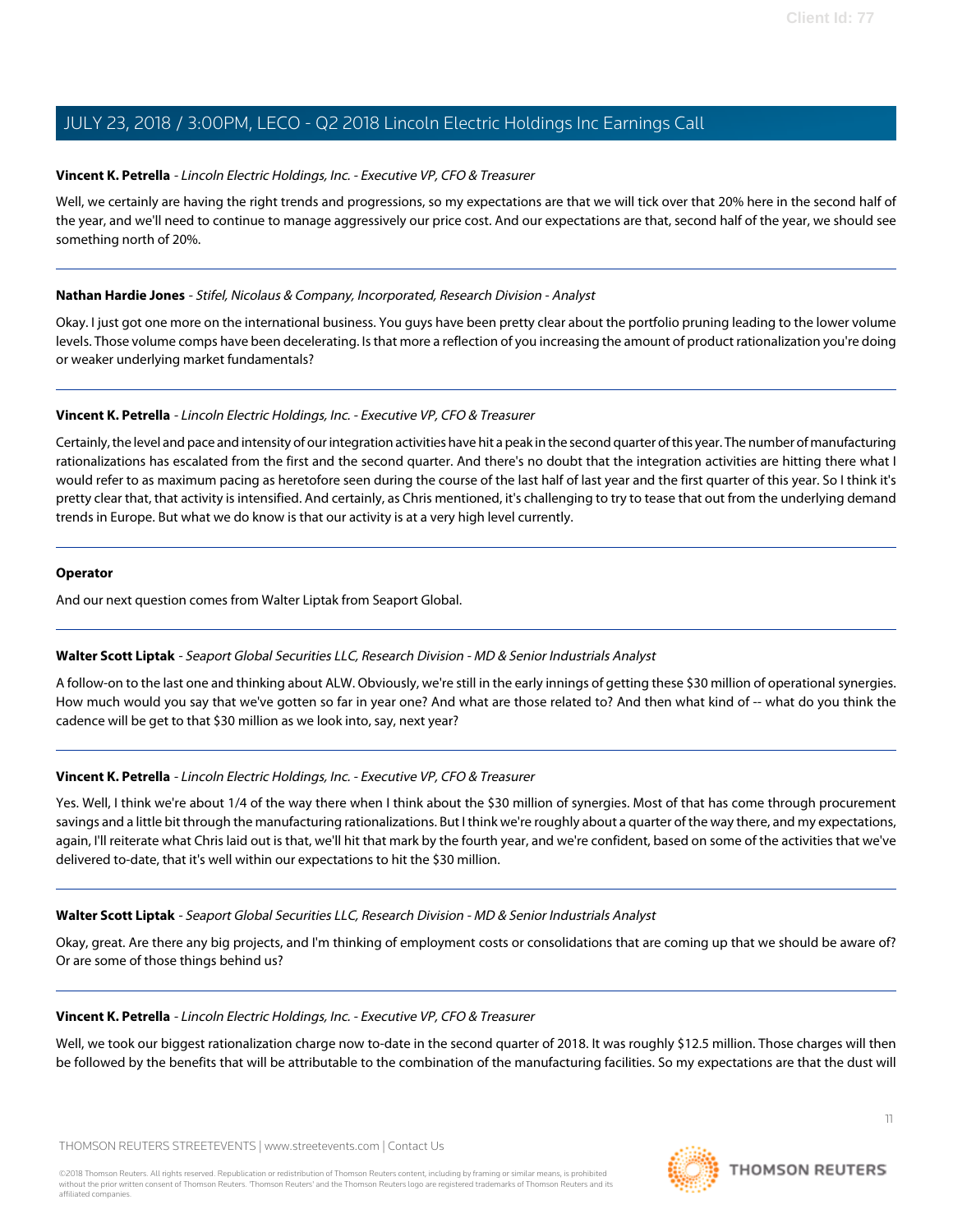begin to settle in the third and fourth quarter of this year, and you'll see the benefits accrue to taking those \$12.5 million of charges in the second quarter of the year.

#### **Operator**

<span id="page-11-0"></span>And our next question comes from Liam Burke from B. Riley FBR.

#### **Liam Dalton Burke** - B. Riley FBR, Inc., Research Division - Analyst

Chris, you seem to have a strong innovative or new-product pipeline, both on a traditional and on the automation side. What have you seen in terms of competitive response in the market to your new-product introductions?

#### **Christopher L. Mapes** - Lincoln Electric Holdings, Inc. - Chairman, President & CEO

Well, it's not surprising that, especially on the equipment side of portfolio, I think, we've launched some very innovative products over the last few years. And you do see competitors then starting to look at trying to determine if they can develop similar types of capabilities. And I don't think that's surprising nor is it unique to our business. So I think what's critical for us as we drive our strategy is that we want to be viewed as and recognized as the company that's driving innovation within the space. And we're going to continue to invest behind that strategy. And that's why I'm very excited about the new equipment product that we've launched during the last month here in the U.S. market and its sister product that we've launched in Europe. Probably, the other element that's been very exciting for us and it's probably been a slightly larger catalyst than I had estimated when we had moved forward with the acquisition, but we have found some technologies and innovation within the Air Liquide Welding portfolio that we believe we can commercialize and take to the broader Lincoln Electric supply and customer base globally. So we'll also be working to drive away to execute on that innovation and bring it to the marketplace. We just had our board meeting last week and had our European team in, and certainly sharing with our board some of that innovation was very exciting for our executive team.

#### **Liam Dalton Burke** - B. Riley FBR, Inc., Research Division - Analyst

Great. And in terms of automation, just staying there, you're pretty much happy with the growth rates across the board globally. I know you mentioned that North America was up double digits, but in terms of growth rates in all your markets, you're pleased with progress?

#### **Christopher L. Mapes** - Lincoln Electric Holdings, Inc. - Chairman, President & CEO

Yes. I think that our global automation business, high single-digit growth in the quarter, I'm very confident that we'll continue to invest behind that long-term strategy for automation. It continues to progress. We're at a very good portion of the cycle, and I believe automation is going to stay strong for us, certainly through the rest of '18 and moving into '19. We have a lot of activity around that particular product portfolio right now. And again, as it relates to our longer-term 2020 Strategy, we're very confident in automation's positioning within Lincoln Electric's strategic profile.

#### <span id="page-11-1"></span>**Operator**

And our next question comes from Tom Hayes from Northcoast Research.

#### **Thomas Lloyd Hayes** - Northcoast Research Partners, LLC - MD & Senior Research Analyst

Most of my questions have been answered. But I guess, 2 quick ones. One, Chris, maybe you could provide some commentary on what you're seeing in the China market and then maybe some color on what you guys are seeing in the M&A pipeline.

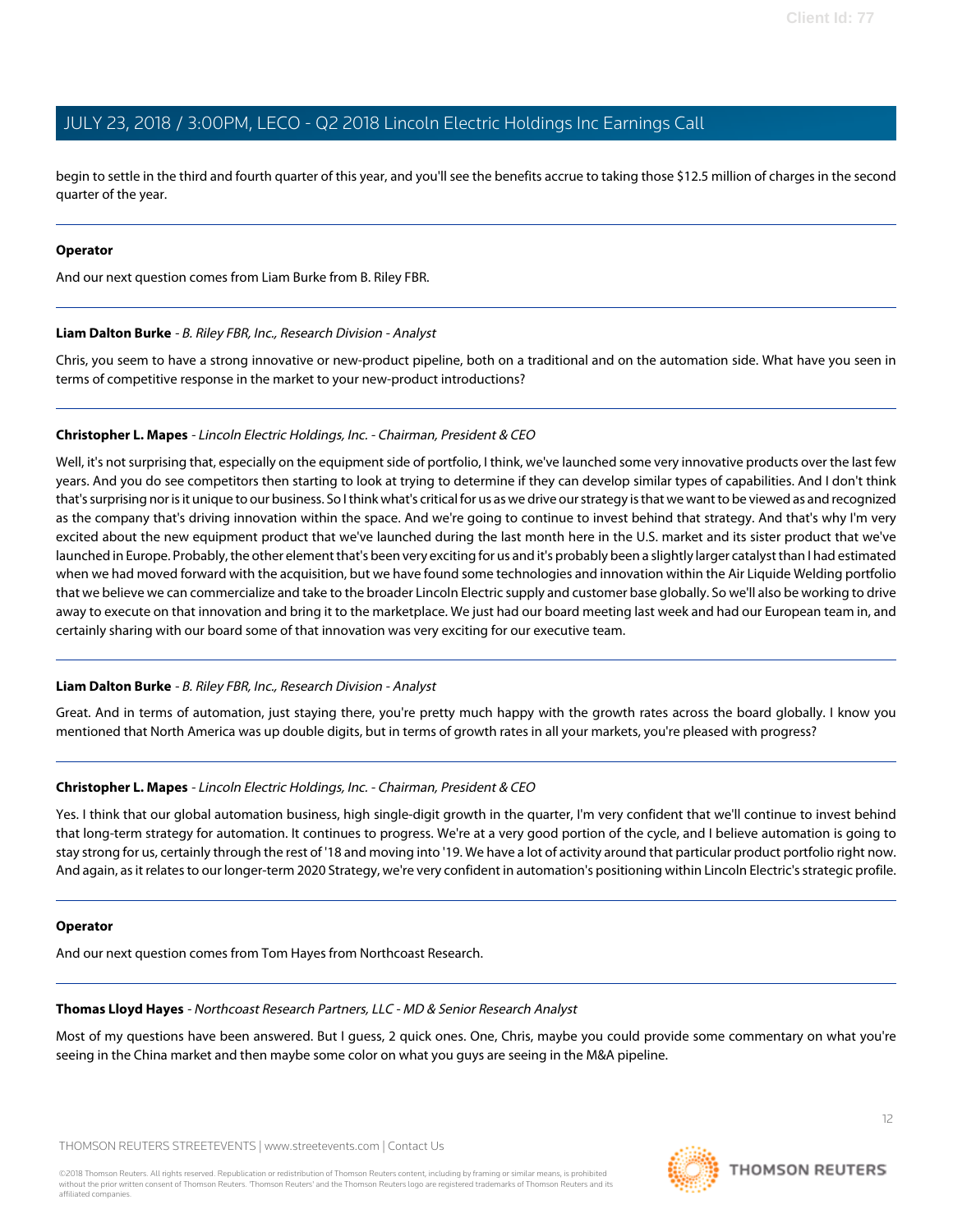#### **Christopher L. Mapes** - Lincoln Electric Holdings, Inc. - Chairman, President & CEO

Sure. So looking at Asia Pac and in China, we saw very favorable trends in Q2. Our China business, specifically performed well. We have been repositioning that business over the last several quarters trying to drive a more innovative solutions-based program, the team there working very hard on it. I came through that region in the first quarter. Looking forward to going back there to see their progress. But I would say positive in China, positive in Asia Pac. The M&A pipeline continues to stay robust. Lots of opportunities for us to review and evaluate strategies or businesses that we think could be accretive to our strategy here. But as you would expect, we're going to continue on our perspective, which is to be mindful of how it impacts our strategy and be disciplined in our approach to the way we allocate capital. If we can find the opportunities that are strategic for the business at the right valuation, then we'll continue to deploy capital towards acquisition. I'd like nothing more than that. But we will continue our disciplined approach, but there are lots and lots of opportunities for us to evaluate in the M&A pipeline.

#### **Operator**

<span id="page-12-0"></span>And our next question comes from Seth Weber from RBC.

#### **Seth Robert Weber** - RBC Capital Markets, LLC, Research Division - Analyst

Wanted to go back to the automation discussion for a second. Can you -- the double-digit growth -- or sorry, the high single-digit margin percent growth there. Can you just talk about your success with diversifying away from the automotive end market -- the auto end market? And maybe just give us some color on where you think end market mix could be over the next -- where it is today versus where you think it could go over the next kind of couple years?

#### **Christopher L. Mapes** - Lincoln Electric Holdings, Inc. - Chairman, President & CEO

Well, there's no question that our acquisition strategy over the last few years and bringing in a couple of the acquisitions that were more centric in heavy industry than in general industry than they were in automotive, has improved our mix. And then, we've seen those industries continue to expand over the last 3, 4, 5 quarters. And as those industries have expanded, we've seen more capital come back in for automation into their manufacturing facilities. So we had a favorable trend in the mix, certainly, driven from the improvements in those underlying industries and the acquisitions that we brought into the portfolio over the last few years. As it relates to the long-term mix that we would have within automation, we don't have any set parameters around that. We recognize that we don't want to have too much concentration in any one of those particular segments, so we'll continue to study that and evaluate that, but we've had a favorable trend within that mix and would like to continue to be able to find opportunities for us to expand upon the global automation portfolio.

#### **Seth Robert Weber** - RBC Capital Markets, LLC, Research Division - Analyst

Okay. That's very helpful. And then just a clarification. I guess, the Air Liquide business added \$0.05 this quarter. It was \$0.06 last quarter. Is that just a seasonality issue with Europe kind of been relatively slower in the summer? Or just is there something going on there?

#### **Vincent K. Petrella** - Lincoln Electric Holdings, Inc. - Executive VP, CFO & Treasurer

No, Seth. I view it as a relatively stable performance between the 2 quarters. You could round the \$0.05 up to \$0.06 and the \$0.06 down to \$0.05. So from a dollar earnings perspective, they're relatively consistent.

#### **Operator**

And our next question comes from Steve Barger from KeyBanc Capital Markets.

THOMSON REUTERS STREETEVENTS | [www.streetevents.com](http://www.streetevents.com) | [Contact Us](http://www010.streetevents.com/contact.asp)



13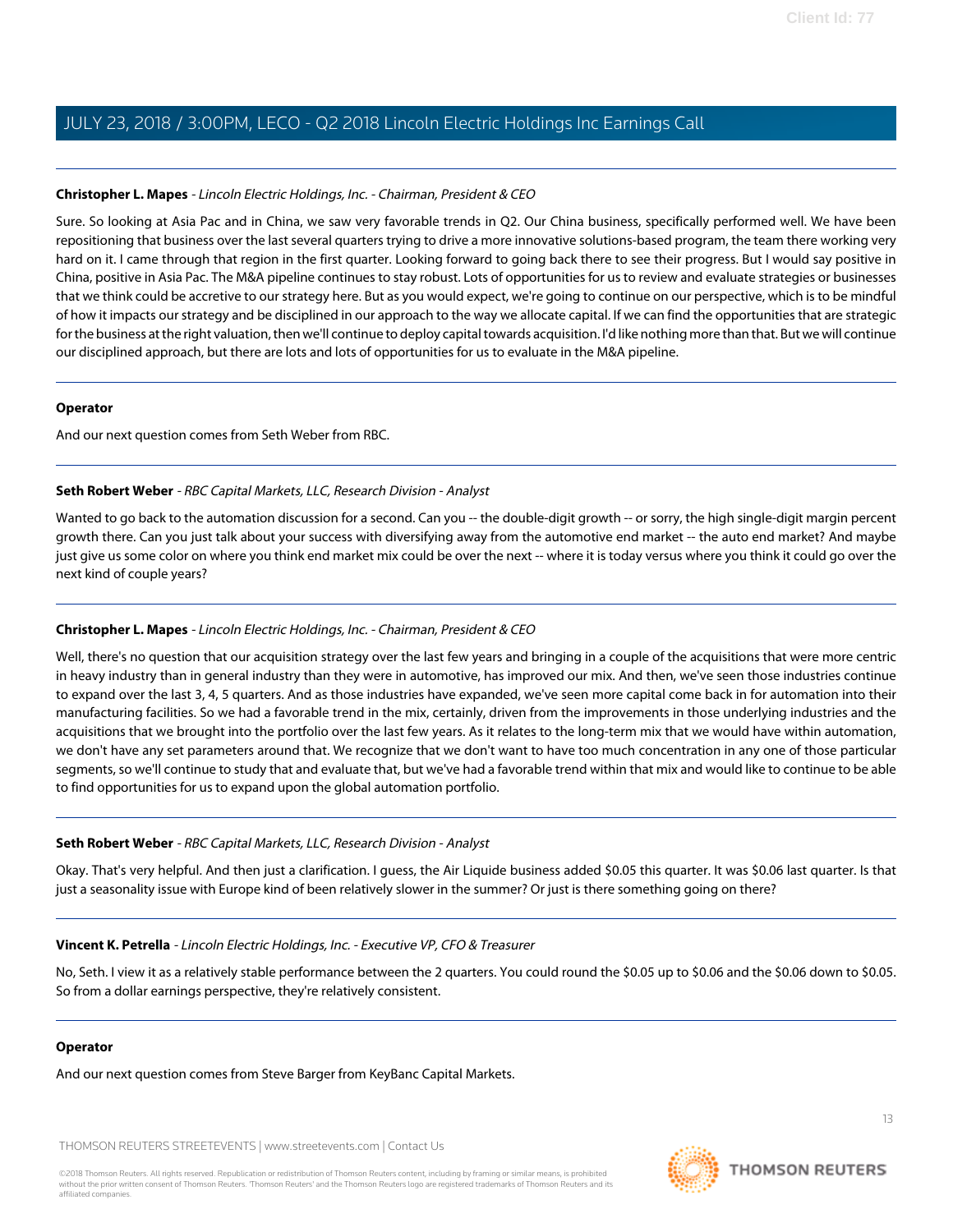#### <span id="page-13-0"></span>**Robert Stephen Barger** - KeyBanc Capital Markets Inc., Research Division - MD and Equity Research Analyst

Vince, you said price cost narrowed to 40 basis points in the quarter. Can you tell us how that was relative to your plan? And do you get to 0 or positive exiting the year?

#### **Vincent K. Petrella** - Lincoln Electric Holdings, Inc. - Executive VP, CFO & Treasurer

I think it's going to be very difficult to get to 0 or positive during the course of the year simply because of the math behind another substantial increase in pricing associated with the tariffs. So I -- look, we're pleased with our performance in this regard. We've largely passed through, on a dollar basis, the inflationary increases across our manufacturing businesses. I would tell you that reaching a positive number is not within the realm of expectations just based on the inflation we're seeing at the top line.

#### **Robert Stephen Barger** - KeyBanc Capital Markets Inc., Research Division - MD and Equity Research Analyst

But it -- back to your previous response to somebody else, even with that, you would expect that you'll exit the year at that 20% to 25% range?

#### **Vincent K. Petrella** - Lincoln Electric Holdings, Inc. - Executive VP, CFO & Treasurer

Right. So I think our volume expectations, the continued narrowing of that 40 basis points would, I think, tip us over into the 20-plus-percent type of incremental range. There's a lot of other activity and initiatives driven by the company to improve our productivity, and we're expecting some mix improvements. And then finally, I think we'll see some better results as we exit the year from a couple of the other segments outside of the Americas from a price cost and integration perspective.

#### **Robert Stephen Barger** - KeyBanc Capital Markets Inc., Research Division - MD and Equity Research Analyst

Can you tell us what that price cost spread was for the Americas, specifically in the quarter, if you have that?

#### **Vincent K. Petrella** - Lincoln Electric Holdings, Inc. - Executive VP, CFO & Treasurer

No, I don't actually have it for the Americas broken out separately.

#### **Robert Stephen Barger** - KeyBanc Capital Markets Inc., Research Division - MD and Equity Research Analyst

Okay. Going back to international, and I'm sorry if I missed this, but given market conditions in Europe and the continuing pruning exercises, would you expect to have revenue growth to show growth over the first half? Or should we be thinking that this \$245 million quarterly run rate is the more likely outcome?

#### **Vincent K. Petrella** - Lincoln Electric Holdings, Inc. - Executive VP, CFO & Treasurer

Could you rephrase the question?

#### **Robert Stephen Barger** - KeyBanc Capital Markets Inc., Research Division - MD and Equity Research Analyst

Do you think, just on a dollar basis, you put up \$490 million in the international segment in the first half, does second half grow over that?

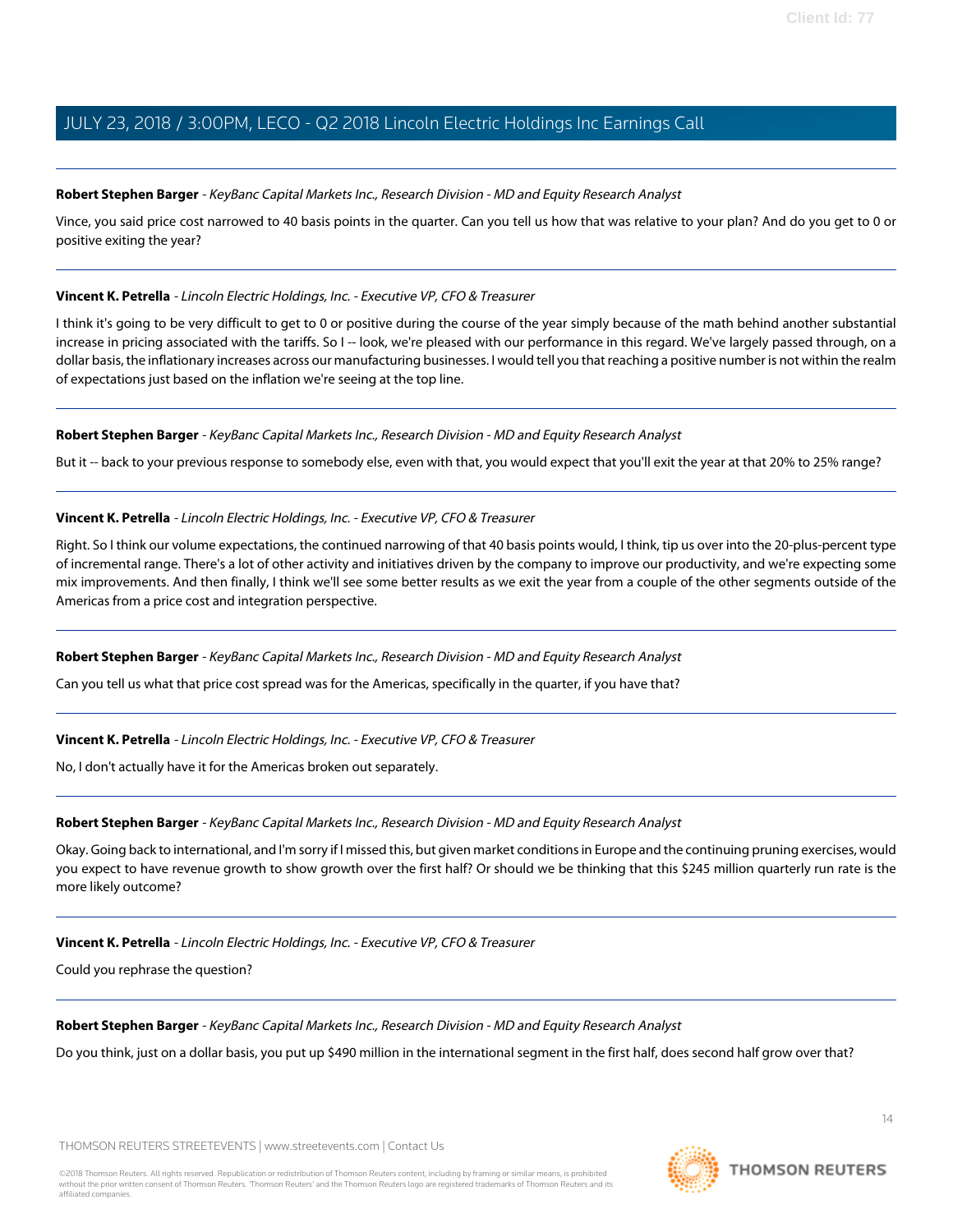#### **Christopher L. Mapes** - Lincoln Electric Holdings, Inc. - Chairman, President & CEO

Steve, this is Chris. It would be -- we've got so many moving parts. We've got 1 month of Air Liquide Welding in Q3 as we anniversary. So we'll have the July, and then we'll be back to being a full year basis. But then we were certainly pruning that initial business as we were starting the integration process. So a lot of moving parts. I wouldn't tell you that I've necessarily thought of it in that manner and probably can't comment for you on the call.

#### **Christopher L. Mapes** - Lincoln Electric Holdings, Inc. - Chairman, President & CEO

Yes. I would go so far as to say that if you just look at the international volume x acquisition year-over-year, I'm expecting at least, in the third quarter, another negative number.

#### **Operator**

And our last question in queue comes from Mig Dobre from Baird.

#### **Mircea Dobre** - Robert W. Baird & Co. Incorporated, Research Division - Senior Research Analyst

Can you maybe give us a little bit of color on freight. How much is that when we're thinking about your expense structure as a whole? What sort of drags are you experiencing from that part of the business?

#### **Vincent K. Petrella** - Lincoln Electric Holdings, Inc. - Executive VP, CFO & Treasurer

We estimate that our total distribution cost increase was about a 40 basis point headwind in the quarter so accelerating from the first quarter of the year into the second quarter.

**Mircea Dobre** - Robert W. Baird & Co. Incorporated, Research Division - Senior Research Analyst

And Vince, your exposure, is it mostly through trucking or rails or -- I presume trucking?

#### **Vincent K. Petrella** - Lincoln Electric Holdings, Inc. - Executive VP, CFO & Treasurer

Well -- but we use all forms of transportation. Trucking is probably the greater proportion of our freight costs.

#### **Mircea Dobre** - Robert W. Baird & Co. Incorporated, Research Division - Senior Research Analyst

Are you seeing any sort of challenges in terms of actual availability of freight? Or is this for you primarily a cost issue?

#### **Vincent K. Petrella** - Lincoln Electric Holdings, Inc. - Executive VP, CFO & Treasurer

Yes. I think it's primarily a cost issue. You hear the anecdotal story. But I wouldn't say from an enterprise-wide perspective that our customers are not getting their products on time because of freight availability issues.

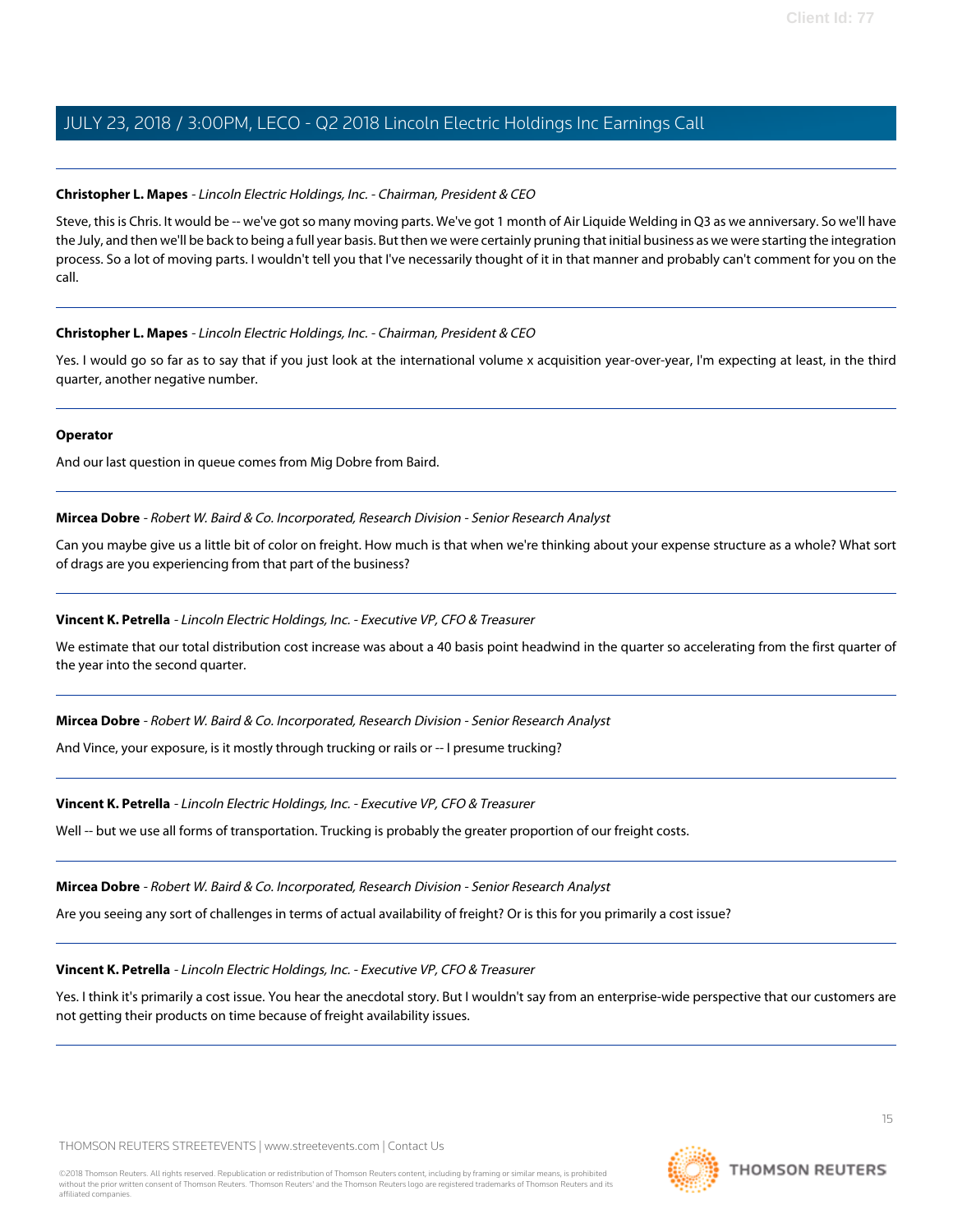#### **Mircea Dobre** - Robert W. Baird & Co. Incorporated, Research Division - Senior Research Analyst

Got you. And then lastly, this other income line, we've seen this number be a little bit higher than what we expected over the past couple of quarters. How are you thinking about this going forward?

#### **Vincent K. Petrella** - Lincoln Electric Holdings, Inc. - Executive VP, CFO & Treasurer

Don't think about it a whole lot because it can have some variability and volatility in it. It's not a -- other income can vary from period-to-period in an unpredictable way.

#### **Mircea Dobre** - Robert W. Baird & Co. Incorporated, Research Division - Senior Research Analyst

Okay. So we should be thinking 0 or something like that going forward in a model?

#### **Vincent K. Petrella** - Lincoln Electric Holdings, Inc. - Executive VP, CFO & Treasurer

Well, I would take the last couple of years and just look at an average and use that as an assumption. I don't know about 0. We always have something in that line item.

#### **Operator**

And I am showing no further questions from our phone lines. I would now like to turn the conference back over Vincent Petrella for any closing remarks.

#### **Vincent K. Petrella** - Lincoln Electric Holdings, Inc. - Executive VP, CFO & Treasurer

Thanks, Crystal. I did have a follow-up answer to the question that came earlier about our number of billing or shipping days. We will pick up 1 day in the second half of the year, but that day is in the fourth quarter and not the third quarter. Our third quarter billing days will be equal in 2018 as they were in 2017.

And with that, I'd like to wrap the call up by thanking everyone for joining us today and for your continued interest in Lincoln Electric. We very much look forward to discussing the progression of our strategic programs and our operational execution in the future. Thank you very much.

#### **Operator**

Ladies and gentlemen, thank you for participating in today's conference. This will conclude the program. You may all disconnect. Everyone, have a wonderful day.